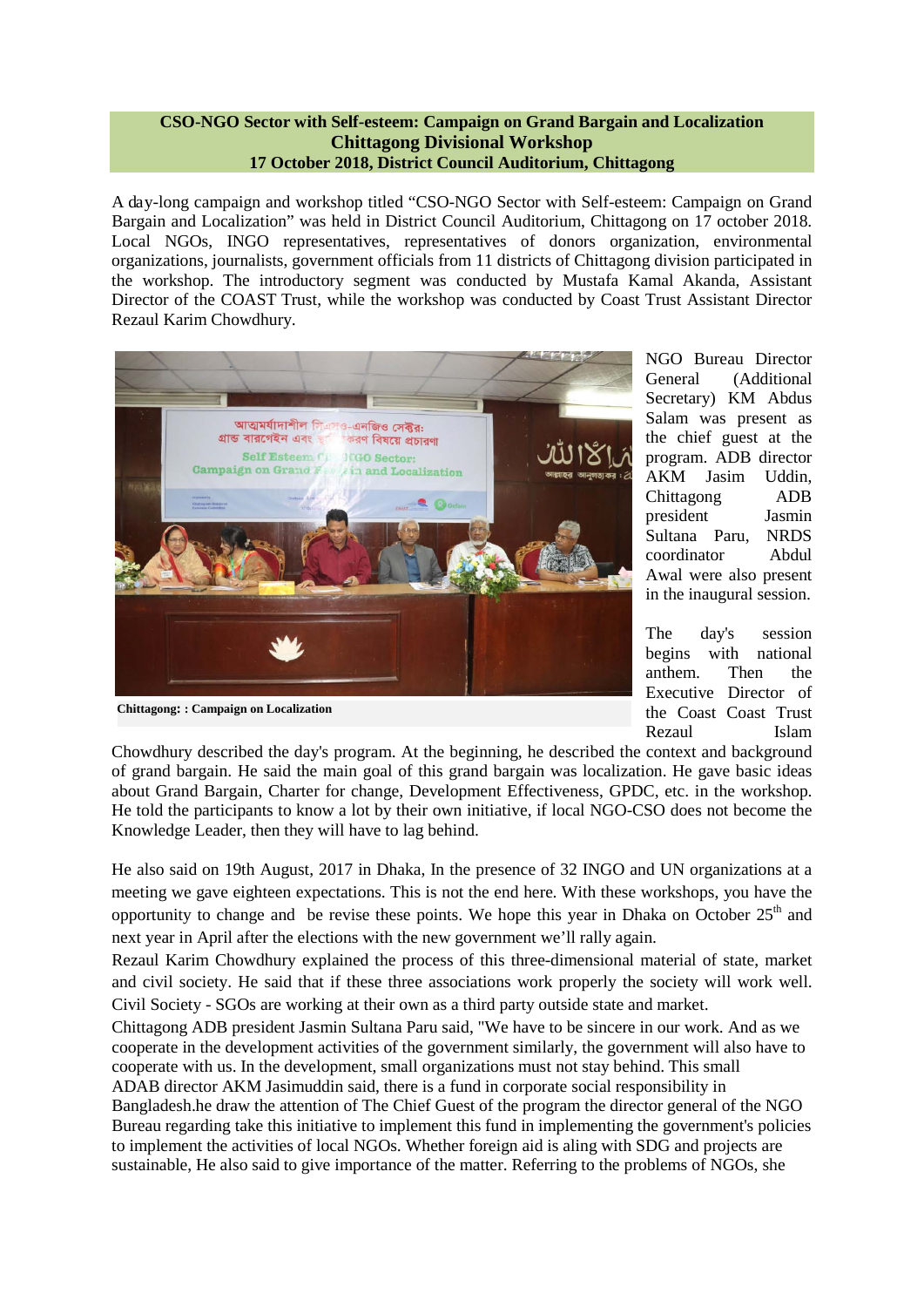said that despite no trade, NGOs are asked for a trade license. Again, the NGO bureau's registration was sought for the government's local government's work.

Abdul Awal of NRDS said that none of the new generation is coming to NGO activities. But NGOs can play a more important role than corporates in implementing the SDG.

NGO Bureau Director General (Additional Secretary) KM Abdus Salam said,The NGO Bureau has been established to help theorganizations not to control them. He assures that he will be careful about not to harass anyone in the NGO Bureau. He also said that there is a problem with some law or regulation, they might be discussed in the government's forum for amendment of those laws. At the end of the speech, he announced the inauguration of the workshop.

At the beginig, the workshop's policies and values were presented by Coast Trust Assistant Director Shawkat Ali Tutul.

# **Principles of Partnership:**

#### **This segment was hosted by Shawkat Ali Tutul, Assistant Director, COAST Trust.**

#### **The Basis of Partnership Policy :**

- 1. Humanitarian actions due to ethical obligation, increase of efficiency in the workings of partner NGOs, and accountability to the harmed population.
- 2. Acknowledging diversity as an asset of the humanitarian community and recognizing the interdependence among humanitarian organizations.
- 3. Committment to building and nurturing an effective partnership.

# **Principles of Partnership: 1. Equality:**

Equality requires mutual respect between members of the partnership irrespective of size and power. The participants must respect each other's mandates, obligations and independence and recognize each other's constraints and commitments. Mutual respect must not preclude organizations from engaging in constructive dissent.

#### **2. Transparency:**

Transparency is achieved through dialogue (on equal footing), with an emphasis on early consultations and early sharing of information. Communications and transparency, including financial transparency, increase the level of trust among organizations.

#### **3**. **Result-oriented approach:**

Effective humanitarian action must be reality-based and action-oriented. This requires result-oriented coordination based on effective capabilities and concrete operational capacities.

#### **4. Responsibility**

Humanitarian organizations have an ethical obligation to each other to accomplish their tasks responsibly, with integrity and in a relevant and appropriate way. They must make sure they commit to activities only when they have the means, competencies, skills, and capacity to deliver on their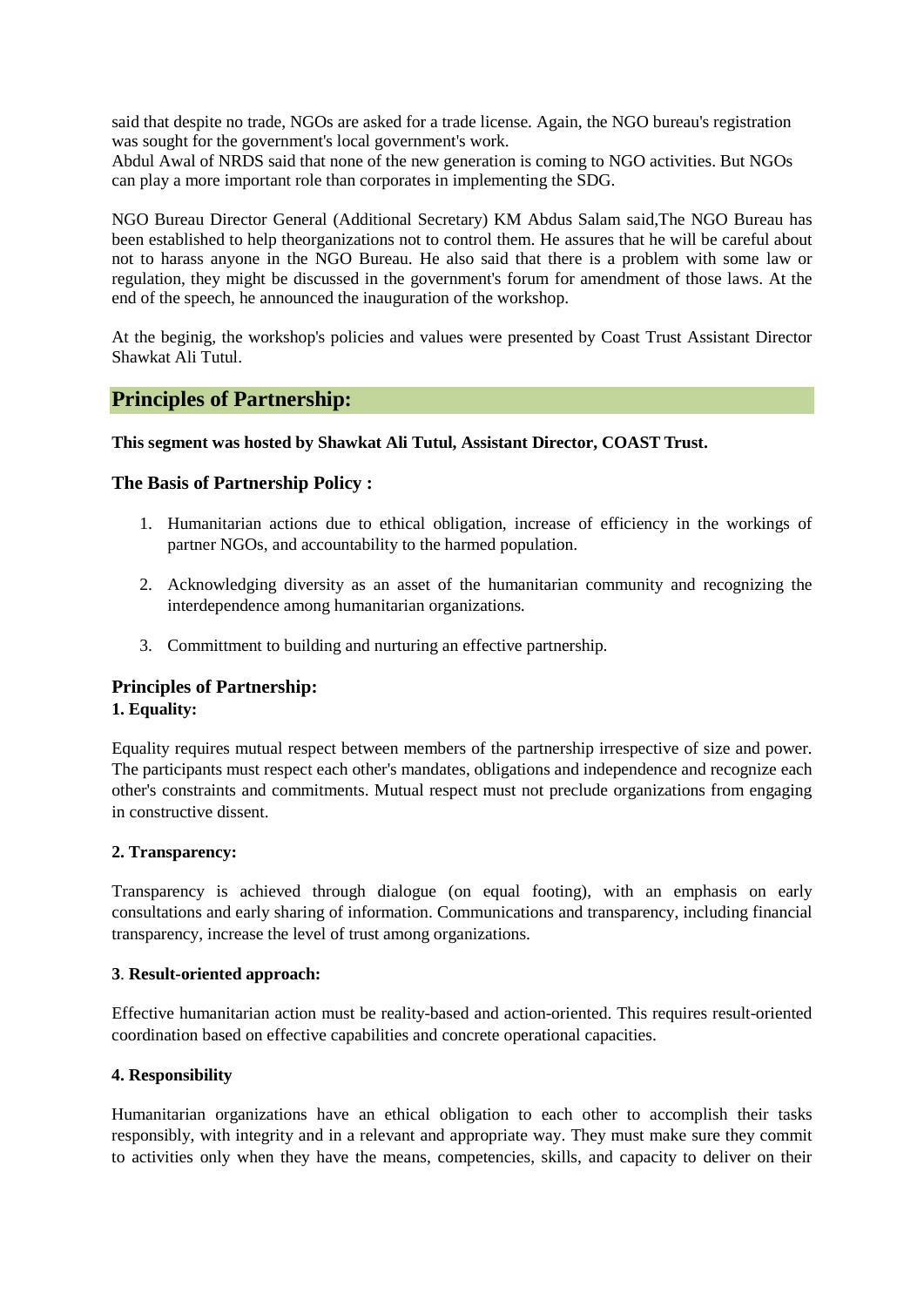commitments. Decisive and robust prevention of abuses committed by humanitarians must also be a constant effort.

#### **5. Complementarity**

The diversity of the humanitarian community is an asset if we build on our comparative advantages and complement each other's contributions. Local capacity is one of the main assets to enhance and on which to build. Whenever possible, humanitarian organizations should strive to make it an integral part in emergency response. Language and cultural barriers must be overcome.

# **Grand Bargain : Hosted by Shawkat Ali Tutul, Assistant Director, COAST Trust**

In 2015 the Secretary-General of UN had been Ban Ki Mun, who appointed a high-level panel on humanitarian financing that was titled :"Too Important to Fail: Addressing the Humanitarian Financing Gap". This panel recommended an increase in financing to prepare for disasters and to mitigate the ensuing losses. Its recommendations also included an increase in asset-based humanitarian activities to lessen humane demands worldwide, an emphasis on localization of power, and a reduction of transaction costs.

To realize these recommendations, UN, Red Cross, Red Crescent and more than 35 donor organizations and International NGOs signed a pact titled "Grand Bargain". In the Istanbul World Humanitarian Summit this Grad Bargain was first discussed, and it was included in the WHS outcome report.

In this global pact, 52 commitments were pledged grouped into ten (10) branches. A large number of donors and aid organizations signed the pact to make the humanitarian acivities more efficient.

#### **The Ten Branches :**

The signatories' commited to:

- 1. Greater transparency
- 2. More support and funding for local and national responders
- 3. Increase the use and coordination of instant cash-based programming
- 4. Reduce duplication and management costs with periodic functional reviews
- 5. Improve joint and impartial needs assessments
- 6. A revolution in participation : include the affected people in making the decisions
- 7. Increase the number of partners in collaborative humanitarian multi-year planning and funding
- 8. Reduce the earmarking of donor contributions
- 9. Harmonise and simplify reporting requirements
- 10. Enhance engagement between humanitarian and development actors

These key notes were discussed in brief subsequently.

# **Charter for Change**

This segment was hosted by Barkat Ullah Maruf, Assistant Director, COAST Trust.

BarkatUllahMaruf detailed the funding parameters and strategies in his speech. The discussion quickly moved to why the local NGOs are not treated equally as the International ones when a donor organization contemplates funding. Barkat Ullah Maruf stressed that what should dictate the amount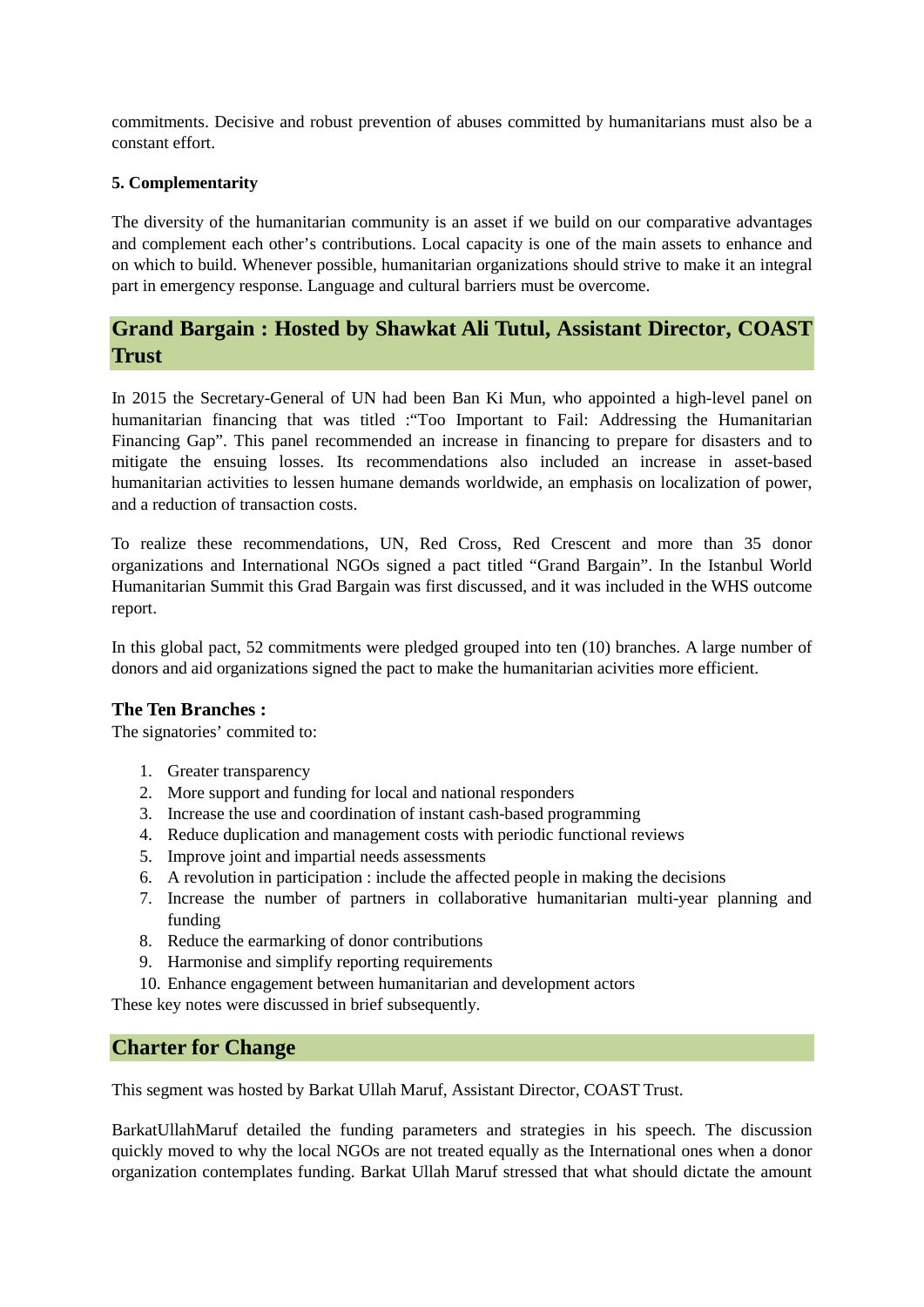and the implementation of the fund is the need of a local organization, not the themes and the whims preset by the donor. In the Charter for Change, 150 Donor organizations from 43 countries pledged to fulfil 8 conditions. These comditions are :

- 1. Increase direct funding for humanitarian action to NGOs working in the least-developed and developing countries.
- 2. Reaffirm the Principles of Partnership.
- 3. Increase transparency around resource transfers to southern-based (i.e in Asia, Africa and South America) national and local NGOs.
- 4. Stop undermining local capacity.
- 5. Emphasize the importance of national actors.
- 6. Address subcontracting.
- 7. Robust organizational support and capacity strengthening.
- 8. Communication with the media and the public about partners.

# **From Aid-Effectiveness to Development Effectiveness**

Hosted by Barkat Ullah Maruf, Assistant Director, COAST Trust

In the discussion titled "AID effectiveness to Development Effectiveness" this much became clear that the so-called aid is more commercially motivated than a help. But, contrary to the approach of aid and for the benefit of NGOs of multiple tiers, the Istanbul Principles were formulated. With GPEDC by our side we have accumulated a reservoir of moral energy and now can demand for equity based redistribution.

- 
- **Analysis of the symptoms of** poverty
- 
- 
- Short-term result Long-term result
- 
- Equality for women Sexual equality
- 
- 

#### Aid Effectiveness Development Effectiveness

- Charity **Equity** Equity
	- Analysis of the roots of poverty
- Human needs Human rights
- Trickle down Equal Distribution
	-
- Supervised by Donors Supervised by all partners
	-
- Employment Work with respect
- Apolitical aid <br>■ Politics is power

# **Group Work**

The participants were split into three groups, and each group was given a particular topic to discuss and analyze, so that they may express their desires and their opinions regarding the said topic.



**Chittagong: Campaign on Localization- Group Work**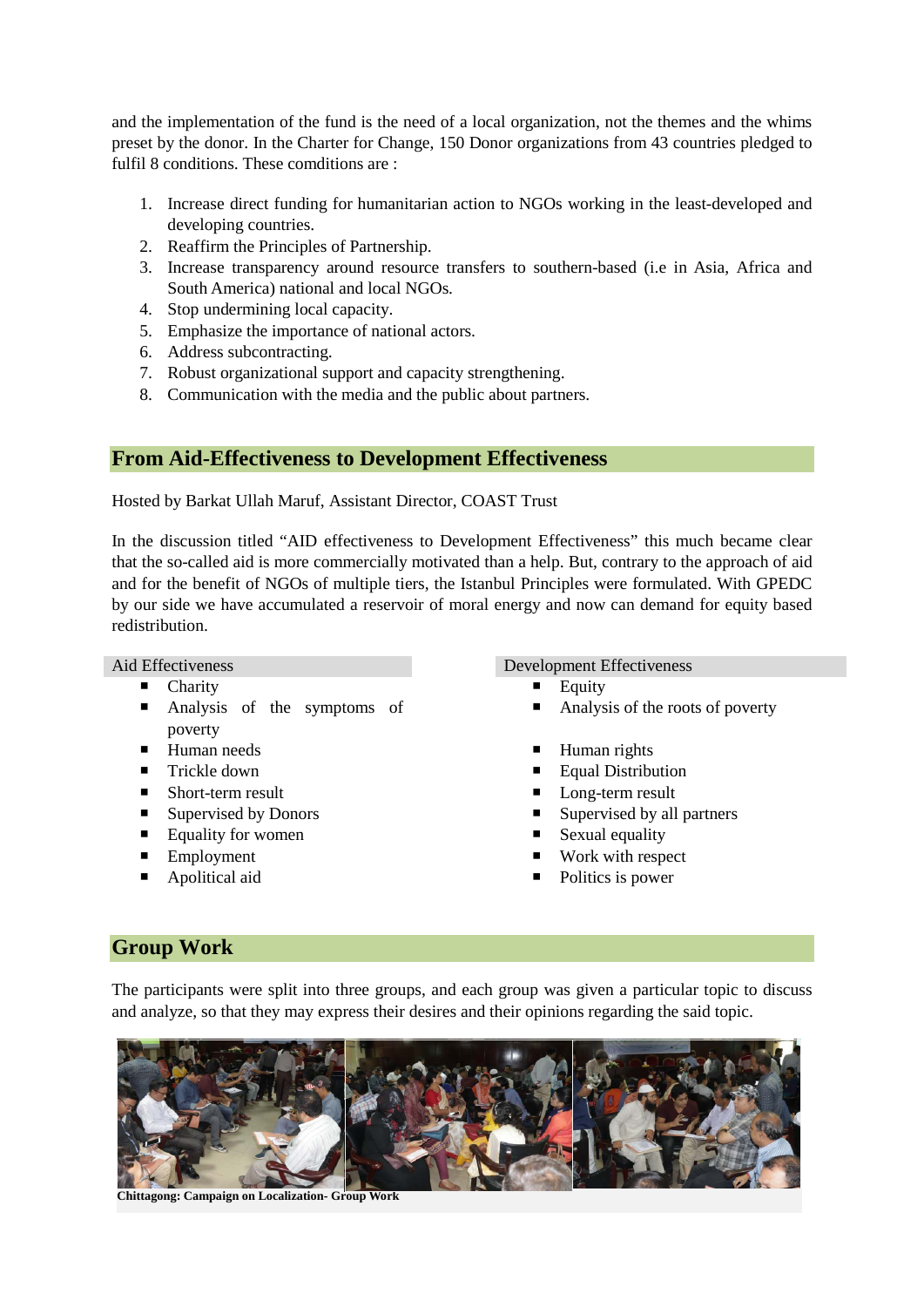**Group 1 :** Make a list of our demands from Donors, the UN, International NGOs and our government with respect to the Grand Bargain and other similar global pacts. Make sure that everyone participates in the task.

**Group 2 :** Make an announcement outlining the minimum that we can do to keep our self-esteem intact and to guarantee our accountability to our beneficiaries (the people), the laws of the state, and the ones who send the donations and the management facilities (i.e. donor organizations, donor countries, UN, INGOs). Develop it further with everyone's active participation.

**Group 3 :** What can be done to unite the local NGOs and the CSOs? (CSO = Civil Society Organizations) Make a list of such tasks and develop it further with everyone's active participation.

# **Group 1- Recommendation:**

- 1. Taking long-term project
- 2. Identify the problems of the respective districts
- 3. Skill-based evaluation
- 4. FD-6 approval shortage
- 5. Projects of National NGOs work through local NGOs
- 6. Local NGOs involved in all activities of local government
- 7. The importance of NGOs in the area where the work is done
- **8.** Perform all the information data in Bengali

# **Group 2- Recommendation:**

- 1. Show activities and funds
- 2. Budget details on the website, such as; Add Citizen Charter, Strategy and Policy. Including audit reports.
- 3. Initiating the activities at the local and national level, inform all the stake holders and the beneficiaries of formalities through formalization
- 4. Proper implementation of the program and preserving records
- 5. Confirmation of job results
- 6. To ensure transparency and accountability in donor agencies, NGOs and beneficiaries, these three levels
- **7.** Not accepting conditions by the donor, which is not the dignity of the organization or country.

# **Group 3- Recommendation:**

- 1. Network creation and committee formation
- 2. Common Information Pool formation
- 3. Learning and Sharing
- 4. Identify specific issues
- 5. Yearly planning
- 6. 5 year plan
- 7. Organizational Capacity Building
- 8. Making local Resource Chart
- 9. monthly meetings and establish communication
- 10. To implement the project jointly
- 11. Creating a Network with CSO
- 12. Work on equal issues distributed among all
- 13. Growth knowledge about grassroots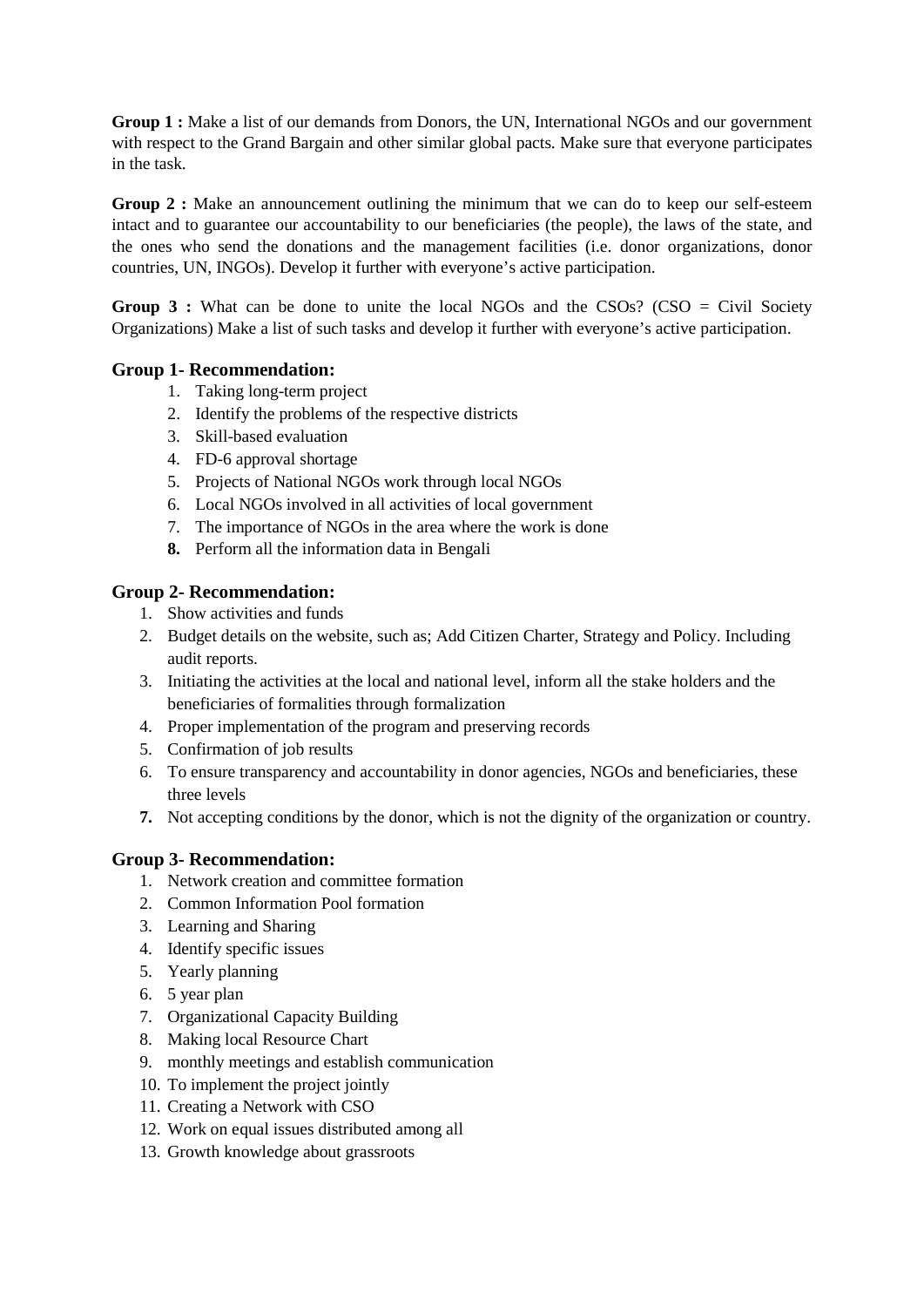After the groupwise presentations, the women leaders from multiple Districts came up on the stage and expressed their opinions on the information and lessons gleaned from the workshop. The program ended with a performance of patriotic songs.



**Chittagong: : Campaign on Localization**

# **Opinion**



**Md. Rafiqul Alam Lalit C. Chakma**



Executive director of Society for Advancement and Solidarity-SAS Lalit C. Chakma said that, You might not have the capability that I have as a local person. I want to ask, the feelings that local people have for me, can they evoke this love, these same feelings?





**Mehbuba Yesmin Parveen Halim**

Executive director of Dwip Unnayan Sangstha Mr. Md. Rafiqul Alam said that, Bangladesh government is now more capable than before The funding sent at Upazilla level, Especially in